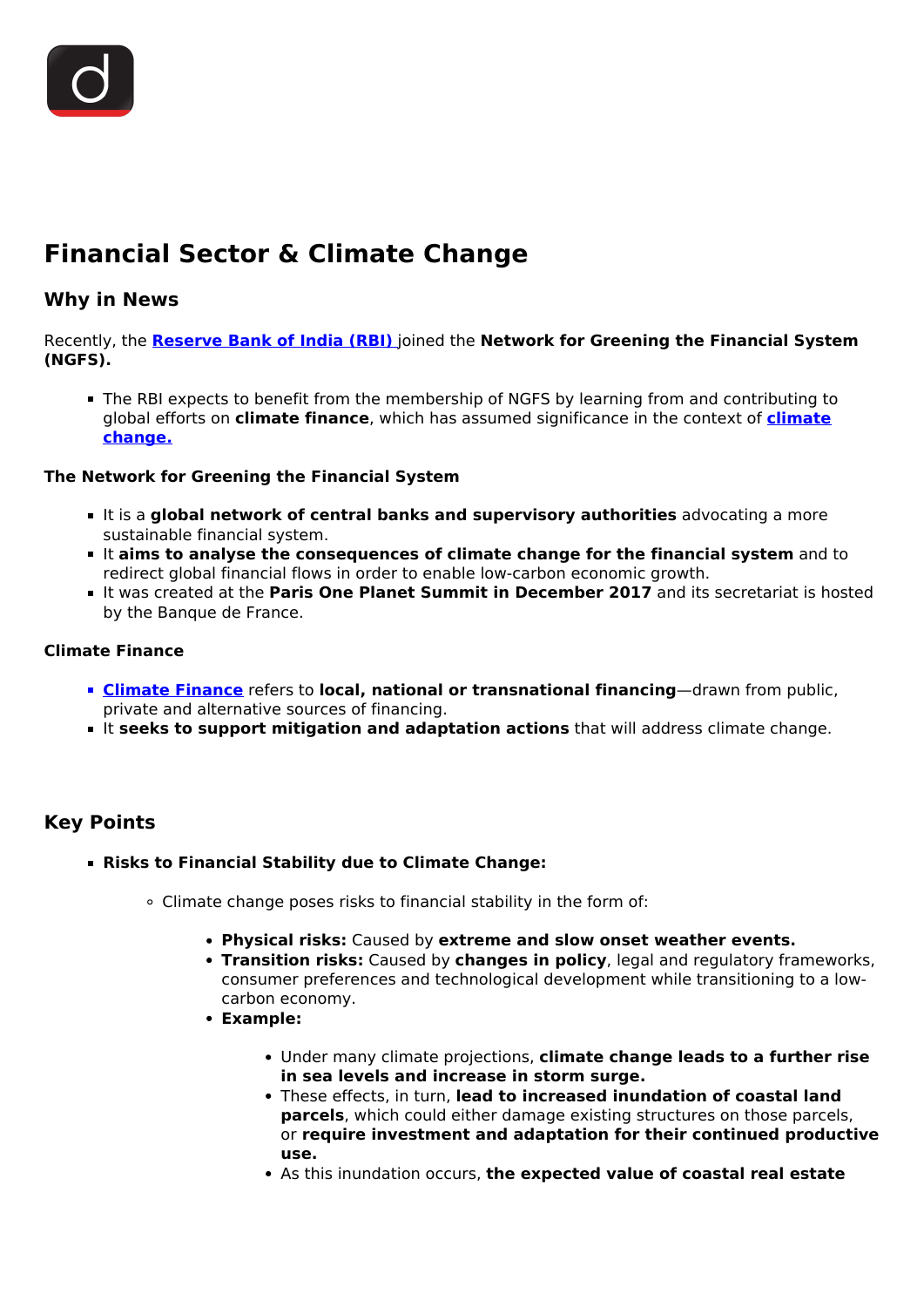**may decrease**—which may, in turn, **pose risks to real estate loans, mortgage-backed securities, the profitability of firms using the inundated property, and the finances of state and local governments** facing declining property tax revenues and rising

remediation costs. [//](https://www.drishtiias.com/images/uploads/1620120884_image%201.jpg) 



The **[World Economic Forum's \(WEF\)](/daily-updates/daily-news-analysis/global-gender-gap-report-2021-wef) Global Risks Report 2021** noted **climate action failure and infectious diseases as the highest risks** (risks with greatest impact and likelihood).

#### **India's Situation:**

- A World Bank report estimates that **losses to India's** [Gross Domestic Product](/daily-updates/daily-news-analysis/gdp-decreases-to-11-year-low) **by 2050 due to climate change could be USD 1,178 billion.**
- The RBI has noted the importance of **climate-related financial disclosures and private green finance** as **necessary to generate the enormous amounts of investments** required to combat climate change and bring about a transformation towards sustainable and low carbon development.
- A study by non-profit Shakti Foundation found that an assessment of **BSE (**[Bombay Stock](/daily-updates/daily-news-analysis/social-stock-exchange) [Exchange](/daily-updates/daily-news-analysis/social-stock-exchange)**)** 100 companies showcases that most of the **Indian companies are lagging in the climate change disclosure** space **due to lack of relevant expertise; limited access to relevant tools and methodologies; and limited subject knowledge.**
- **Related Initiatives:**
	- **Task Force on Climate-related Financial Disclosures (TFCD):**
		- TFCD was **created in 2015** by the **[Financial Stability Board \(FSB\)](/daily-updates/daily-news-analysis/domestic-systemically-important-banks#:~:text=Financial%20Stability%20Board%20(FSB)%20is,assessing%20and%20identifying%20G%2DSIBs.)** to develop consistent climate-related financial risk disclosures for use by companies, banks, and investors in providing information to stakeholders.
		- To make the private sector contribute to climate positive action and become resilient to climate risks are the **recommendations of the TFCD.**
		- **Its recommendations are now widely recognised as the gold standard for global business sustainability reporting frameworks**, providing standardised and comprehensive guidelines for corporate climate disclosures.
		- About **32 Indian organisations have signed up for TFCD, including the Mahindra Group, Wipro etc.**
	- Recently, **New Zealand became the first country to announce a law** that will require financial firms to disclose climate-related risks and opportunities.

## **Way Forward**

- The only way forward is to **fully integrate climate-aligned structural change with economic recovery needing a fundamental shift in the entire finance system with a massive increase in private finance to get from "billions to trillions".**
- The **Indian government needs to introduce guidelines and regulations to standardise and mandate climate-related disclosures in all financial statements** and push private companies and financial institutions to manage their exposure to climate risks in their portfolios and operations.